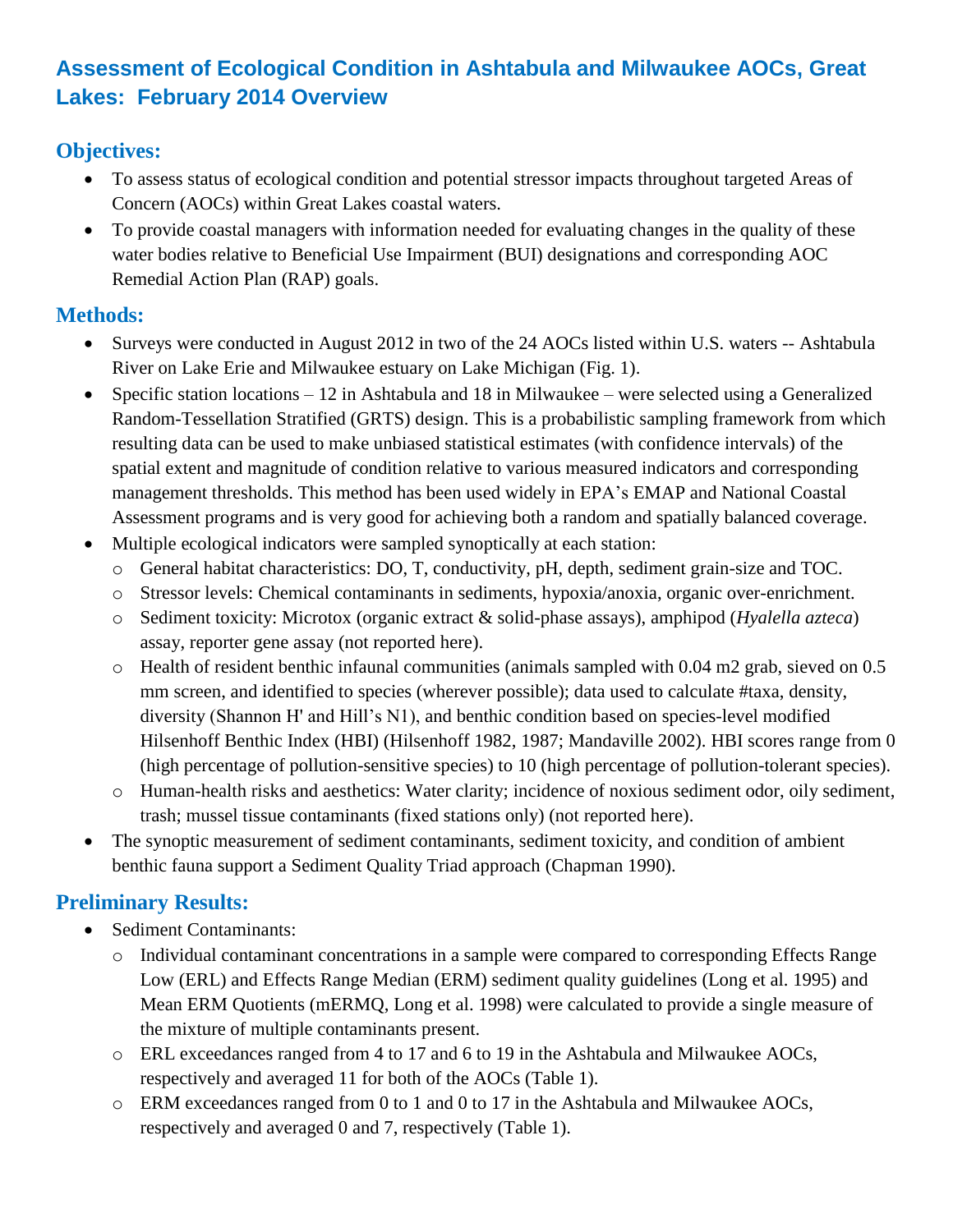- o mERMQs ranged from 0.07 to 0.28 and 0.08 to 2.39 in the Ashtabula and Milwaukee AOCs, respectively and averaged 0.162 and 0.865, respectively (Table 1).
- o The dominant contaminant classes at both AOCs were polycyclic aromatic hydrocarbons (PAHs) and polychlorinated biphenyls (PCBs).
- o Total PAH concentrations ranged from 1,941 to 10,069 ppb and from 3,038 to 115,567 ppb in the Ashtabula and Milwaukee AOCs, respectively, and averaged 4,784 and 42,259 ppb, respectively.
- o Total PCB concentrations ranged from 8.8 to 693 ppb and from 22 to 2002 ppb in the Ashtabula and Milwaukee AOCs, respectively and averaged 162 and 547 ppb, respectively.
- o Overall contaminant concentrations at each station were classified as low (green in Figure 1), moderate (yellow), high (orange), and very high (red). Contaminant concentrations were much lower at the remediated Ashtabula AOC than at the Milwaukee AOC and tended to be lower in more openwater areas of both AOCs.
- Sediment Toxicity:
	- o Amphipods*-Hyalella azteca* (whole-sediment bioassays)
		- Survival in amphipods exposed to field-collected sediments was compared to that in synthetic control sediments.
		- Sediments were considered toxic when survival relative to the controls was significantly different  $(p \le 0.05)$  and less than 80% of control survival.
		- Sediments from 11/12 Ashtabula and 14/18 Milwaukee sites were toxic relative to controls.
	- o Microtox-Solid Phase Tests
		- Measures light output in bioluminescent bacteria exposed to sediment extracts.
		- Contaminant exposure causes reduced light output.
		- Microtox assays were conducted using standardized solid-phase test protocols.
		- EC50s (for light output) were determined for Ashtabula, Milwaukee, and Reference site sediments.
		- Ashtabula and Milwaukee sediments were considered toxic when EC50s were significantly  $(p \le 0.05)$  lower than Reference site sediments.
		- Sediments from 3/12 Ashtabula and 5/18 Milwaukee sites were determined to be toxic relative to Reference sediments.
	- o Microtox-Solvent Extract Tests
		- **Measures light output in bioluminescent bacteria exposed to sediment solvent (methylene** chloride extracts).
		- Assays were conducted using standardized solvent-extract test protocols.
		- Ashtabula and Milwaukee sediments were considered toxic when EC50s were significantly  $(p \le 0.05)$  lower than Reference site sediments.
		- Sediments from 5/12 Ashtabula and 9/18 Milwaukee sites were determined to be toxic relative to Reference sediments.
	- o Overall sediment toxicity at each station, based on the three bioassays, was characterized as low (none of 3 assay hits = Green in Figure 1), moderate (1 of 3 hits = yellow), high (2 of 3 hits = orange), and very high (3 of 3 hits = red). In both AOCs, 50% of the stations were coded red or orange and 50% were coded green or yellow (particularly in the more open waters in the latter case).
- Benthos:
	- o HBI scores ranged from 8.9 to 9.6 and from 8.5 to 9.9 in the Ashtabula and Milwaukee AOCs respectively, and averaged 9.3 and 9.5 respectively, indicating poor to very poor sediment quality (orange to red in Fig. 1) at all stations in both systems based on the structure and composition of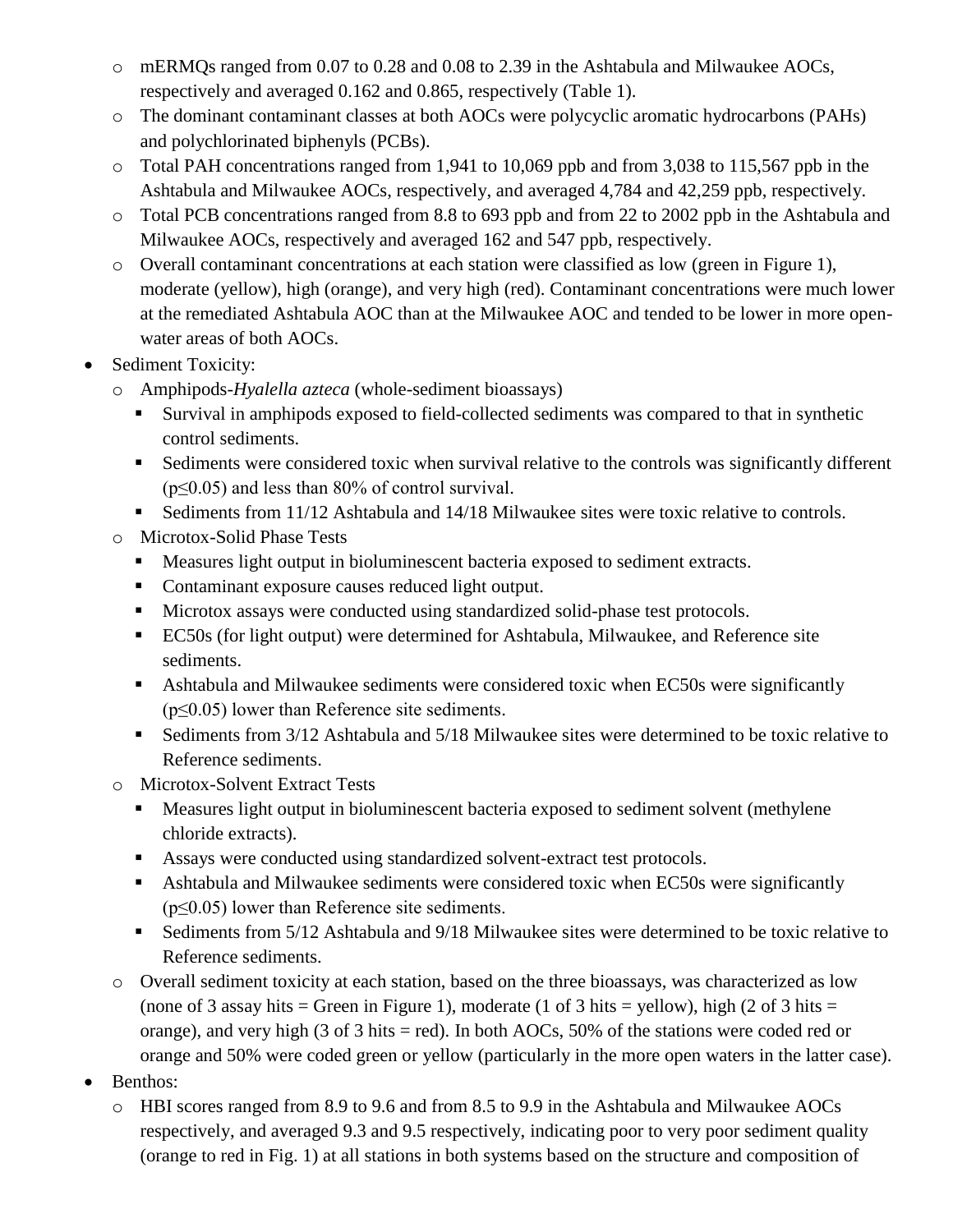benthic communities. High HBI scores resulted from a predominance of pollution-tolerant taxa, with 85% having scores of 6 or higher on a scale of 0 (most sensitive) to 10 (most tolerant).

- o Although HBI scores reveal the presence of impaired benthic communities throughout both AOCs, there are indications of recovery in the remediated Ashtabula AOC compared to the Milwaukee AOC. Mean # taxa, H', and Hill's N1 diversity were all higher in Ashtabula compared to Milwaukee (Table 1). Mean density and HBI scores were higher in Milwaukee reflecting the higher densities of pollution-tolerant taxa compared to Ashtabula.
- Combined results of the sediment quality triad (SQT) provide evidence of poor sediment quality and impaired benthic condition at most stations in both the Ashtabula and Milwaukee AOCs, although to lesser degrees in some portions of each system (e.g., in the more open-water areas). Also, multiple biological and chemical-contaminant indicators revealed better/improved conditions in the remediated Ashtabula AOC compared to the Milwaukee AOC though both show persistent signs of stress.

#### **Contacts:**

- NOAA/NOS/National Centers for Coastal Ocean Science (NCCOS), Charleston SC: Jeff Hyland [\(jeff.hyland@noaa.gov\)](mailto:jeff.hyland@noaa.gov) or Mike Fulton [\(mike.fulton@noaa.gov\)](mailto:mike.fulton@noaa.gov).
- NOAA/NOS/NCCOS, Silver Spring MD: Ed Johnson [\(ed.johnson@noaa.gov\)](mailto:ed.johnson@noaa.gov) or Kimani Kimbrough [\(kimani.kimbrough@noaa.gov\)](mailto:kimani.kimbrough@noaa.gov).

| <b>AOC</b>                    | #<br>Taxa | Hill's<br>N1 | H'  | Density<br>$(\frac{\text{H}}{\text{m}^2})$ | <b>HBI</b> | <b>TOC</b><br>(mg/g) | % Silt-<br>Clay | Mean<br><b>ERMQ</b> | #ERLs<br>exceeded | #ERMs<br>exceeded |
|-------------------------------|-----------|--------------|-----|--------------------------------------------|------------|----------------------|-----------------|---------------------|-------------------|-------------------|
| Ashtabula AOC<br>$(n=12)$     | 14        | 19.5         | 2.9 | 12981                                      | 9.3        | 15.3                 | 90              | 0.162               | 11                | $\boldsymbol{0}$  |
| Upper Ashtabula<br>$(n=7)$    | 15        | 16.2         | 2.8 | 6546                                       | 9.2        | 11.0                 | 94              | 0.110               | 9                 | $\boldsymbol{0}$  |
| Lower Ashtabula<br>$(n=3)$    | 14        | 18.3         | 2.9 | 15633                                      | 9.4        | 14.3                 | 87              | 0.157               | 11                | 1                 |
| Eastern Basin<br>$(n=2)$      | 11        | 20.9         | 3.0 | 13683                                      | 9.4        | 16.9                 | 90              | 0.179               | 11                | $\boldsymbol{0}$  |
| Milwaukee AOC<br>$(n=18)$     | 10        | 8.2          | 1.9 | 24538                                      | 9.5        | 34.0                 | 78              | 0.865               | 11                | 7                 |
| Milwaukee River<br>$(n=3)$    | 10        | 9.3          | 2.2 | 23661                                      | 9.6        | 43.7                 | 85              | 1.113               | 11                | 8                 |
| Menomonee<br>River $(n=3)$    | 12        | 8.1          | 2.0 | 44831                                      | 9.7        | 66.1                 | 94              | 1.623               | 6                 | 14                |
| Kinnickinnic<br>River $(n=3)$ | 13        | 8.5          | 2.1 | 40872                                      | 9.7        | 33.8                 | 64              | 1.452               | 9                 | 13                |
| Harbor $(n=9)$                | 8         | 7.7          | 1.8 | 12620                                      | 9.4        | 20.1                 | 74              | 0.334               | 13                | 2                 |

Table 1. Means of key sediment and water quality variables in Ashtabula and Milwaukee AOCs.